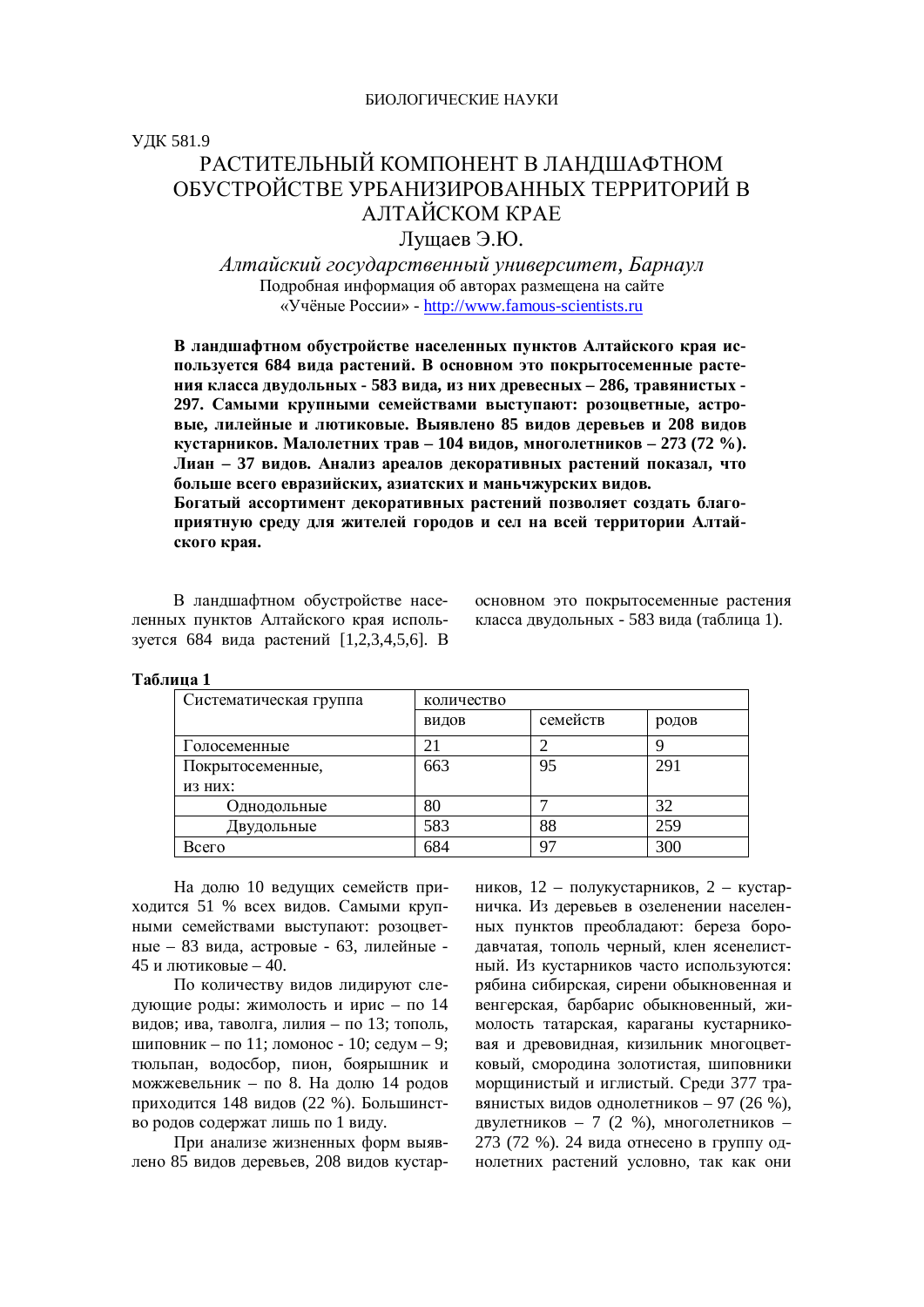выращиваются в условиях Алтайского края только один вегетационный период: клешевина обыкновенная, агератум Хоустона и крестовник пепельный. Лиан – 37 видов, среди них 2 - полукустаниковые, 4 травянистые многолетние и 8 - травянистые однолетние. В вертикальном озеленении часто применяются: девичий виноград, ипомея, эхиноцистис.

Ареалы декоративных растений разнообразны. Виды распределились по группам ареалов следующим образом (таблица 2).

| Ареал             | Bcero | %              |
|-------------------|-------|----------------|
| Голарктический    | 25    | 4              |
| Евразийский       | 175   | 26             |
| Европейский       | 65    | 10             |
| Азиатский         | 127   | 18             |
| Маньчжурский      | 126   | 18             |
| Американский      | 113   | 16             |
| Африканский       | 16    | $\overline{c}$ |
| Средиземноморский | 33    | 5              |
| Австралийский     | 4     |                |
| Всего             | 684   | 100            |

Таблица 2. Ареалогический анализ видов декоративных растений

Оказалось, что больше всего евразийских видов – 175, азиатских – 127, маньчжурских – 126, это отражает расположение Алтайского края в центре евразийского континента, климатические условия лесостепной зоны, традиционные пути распространения интродуцированных растений. Большое количество американских растений – 113 связано с близкими климатическими условиями центральных и северных областей североамериканского континента и территории Алтайского края.

Экологический спектр декоративных растений Алтайского края показывает преобладание группы мезофитов – 435 (64 %) и мезоксерофитов – 160 (23 %).

Методов оформления территории декоративными травянистыми растениями очень много. Это зависит от большого количества факторов: особенностей территории (ее площади, расположения, назначения, окружения), экологических условий (почвенные условия, залегания грунтовых вод, открытость, влияние ветра и солнца), ассортимента растений (его доступности, качества, разнообразия), возможности ухода за растениями, выбранного стиля, а также опыта дизайнера и садовника, характеристики растения. Вилы травянистых растений с крупными листьями и стеблями используются одиночно или небольшими группами (172 вида). Эти же виды могут размещаться на клумбах (85 видов), у водоемов (64 вида), около альпийских горок (53 вила). Средние по размерам растения высаживают живописными группами (214 видов). Общее количество клумбовых растений достаточно велико - 292 вида, для оформления берегов искусственных водоемов (114 вида). Ассортимент для декорирования альпийских горок составляет 166 видов. В вертикальном озеленении используются 12 травянистых лиан и 11 ампельных растений. На балконах, лоджиях, крышах, поднятых стенках и замощенных участках применяют 119 видов декоративных растений, размещая их в вазонах, контейнерах и кашпо.

Богатый ассортимент декоративных растений позволяет создавать благоприятную среду для жителей городов и сел на всей территории Алтайского края.

## СПИСОК ЛИТЕРАТУРЫ:

1. Верещагина И.В. Культура цветочных растений в Алтайском крае. – Барнаул: Алт. книж. изд-во, 1968 - 144 с.

2. Верещагина И.В. Разведение цветов в Сибири. Барнаул: Алт. книж. изд- $B_0$ , 1966. – 111 c.

3. Лекоративные растения для лесостепной зоны Западной Сибири / Отв.